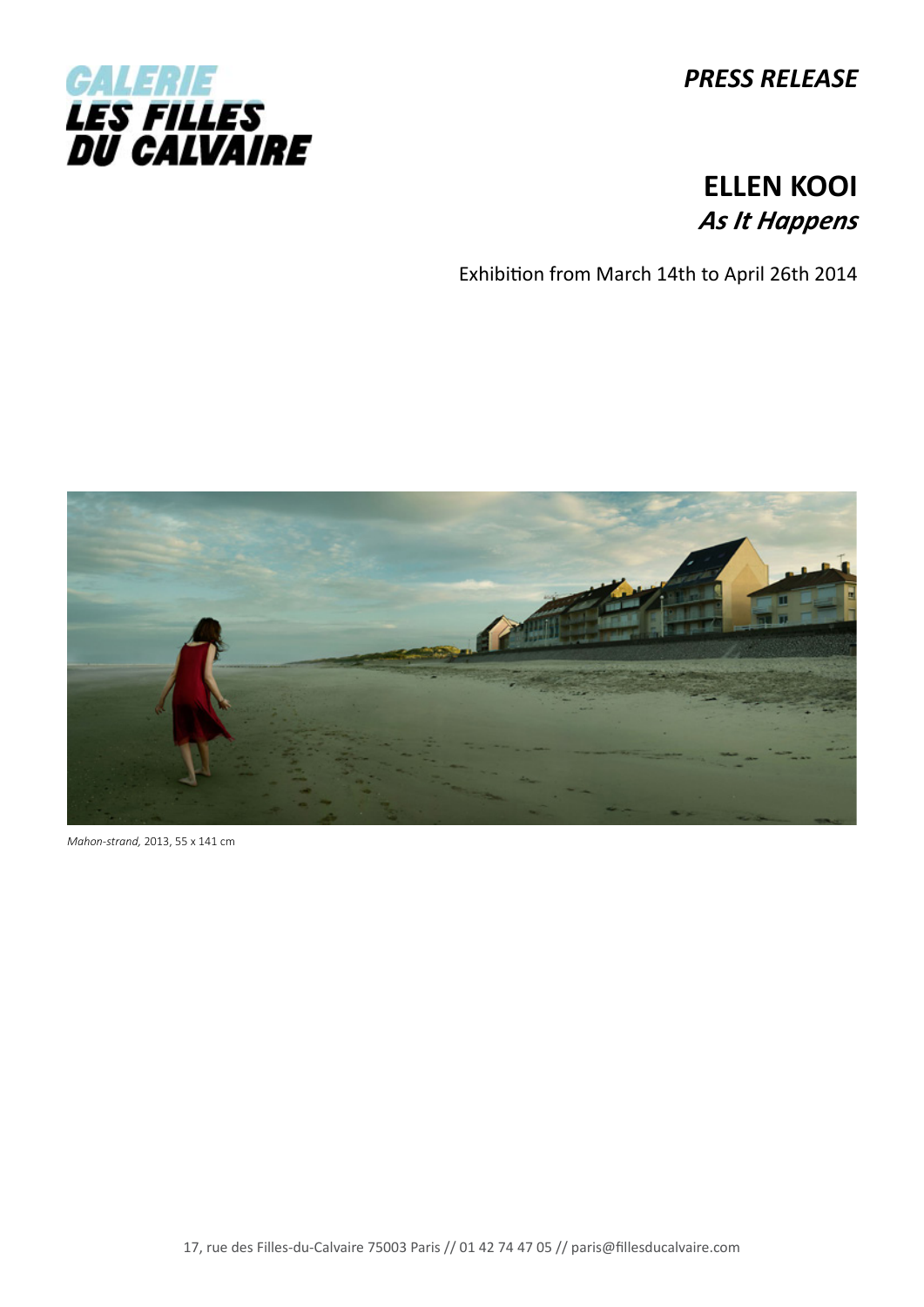## **ELLEN KOOI** Opening Thursday 13th March from 6pm to 9pm

Les filles du calvaire gallery has the pleasure to annonce Ellen Kooi's new exhibition. After the success of her retrospective in 2010 in Paris at the Dutch Institute, she's back with new pieces.

The photographs of Ellen Kooi are concerned with the symbiotic relationship between the landscape and those who enter it. Her pieces are readable as compelling poetic stories through her use of the panoramic perspective. In these stories both the landscape and the human figures in it function as protagonists. This explains the show's title - Next to Me – it refers to the slowly developing feeling of kinship with ones surroundings. People seem to be eager to establish a narrative relationship with the natural locations they encounter. The hills, forests and lakes are given names and are surrounded with numerous fantastic tales. By doing so these places are given a human meaning and become part of a collective memory. This mythologizing process stands in shrill contrast with the hardly magical reality of the urbanized Dutch landscape.

Kooi tries to envision the lyrical connection between man and nature without losing touch with the soberness of this reality. Her photographs show ritualistic acts and poetical gestures within imposing landscapes. But the nearby parking lot full of tourists or the suburbs looming on the horizon are never erased. She seems to photograph events that are usually hidden from view but which take place nonetheless. Indeed, practically nothing in these photographs has been digitally altered. She forces herself to find the perfect location and then waits for a perfect moment to take the photograph. This approach grounds these pieces in realism. The site-specificness of these photographs has found high acclaim abroad. She has mastered the technique of presenting the uniqueness of the Dutch landscape by making clever use of narrative suggestions that cross cultural boundaries. By utilizing literary and art-historical references she is able to involve a larger audience in her photographic tales.



In her latest body of work a subtle change in style is noticeable. While her earlier pieces often told their stories in a lighthearted tone,

*Berck - Vallende bomen*, 2013, 80 x 195,5 cm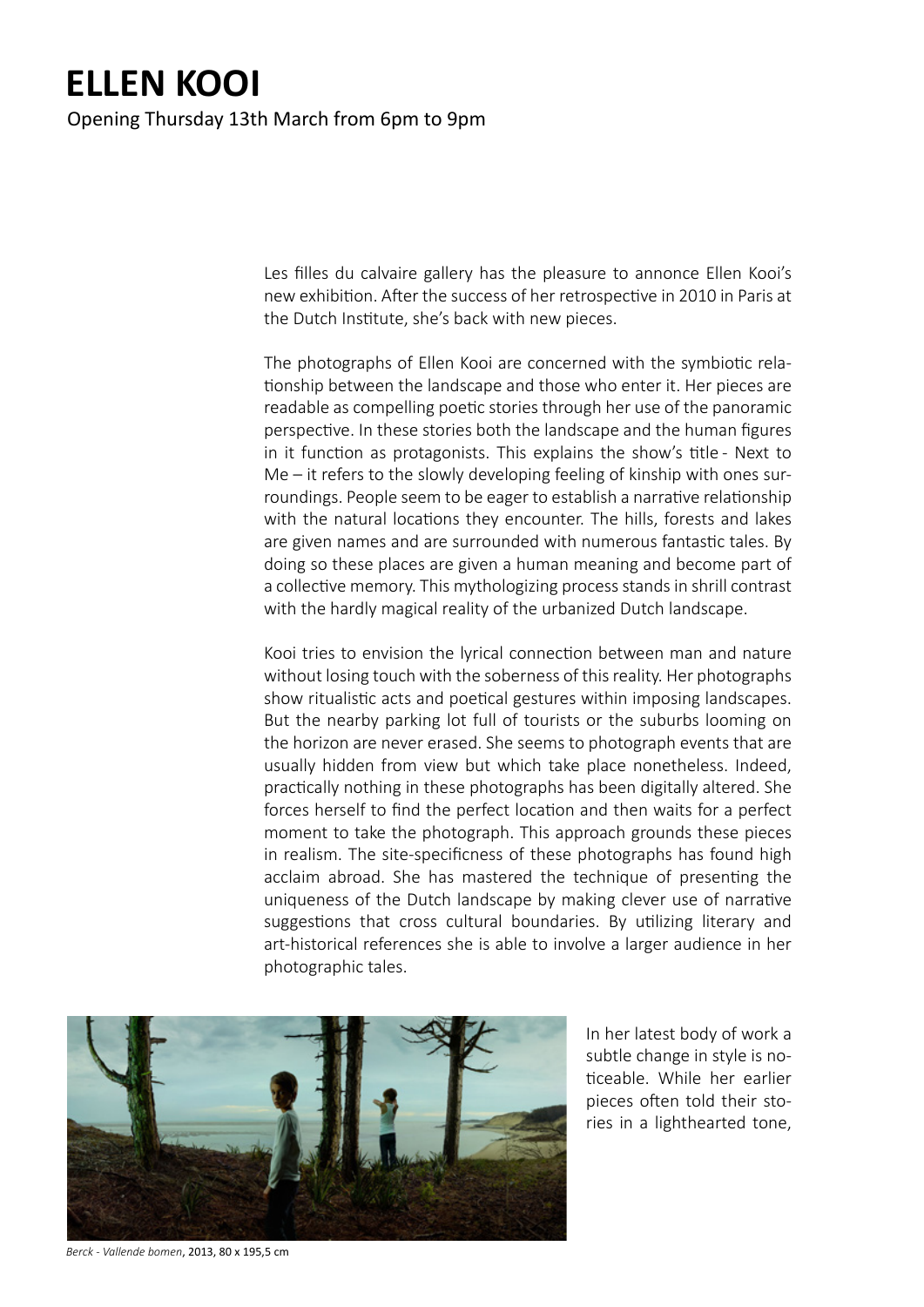her more recent works seem to have adapted a grander, more compelling visual language. The emotions evoked by her models seem to be emphasized by the surrounding landscapes. It looks like Kooi distills an underlying emotional current from tales of folklore and from natural lyricism in classic literature. She has found a way to spectacularly capture her own surroundings (near to her hometown of Haarlem) without losing her spectators in gaudy pomposity.

Ellen Kooi's works are collected and exhibited worldwide. In the past few years she has had solo-exhibitions in Paris, Madrid, Tokyo and New York. Her photographs can be found in many private collections as well as in public collections such as those of the ING bank, the Frans Hals Museum, the French national collection (FNAC), the Marsh-collection London and the 21c-museum in Louisville-Kentucky. Besides Next to Me and the presentation at Unseen her works her exhibition schedule for this year includes shows at the Zuiderzeemuseum, the ASU art museum in Tempe, Florida and at Camara Oscura gallery in Madrid.

## **Emiel van der Pol, 2012**



*Btower Dog uitzicht,* 2013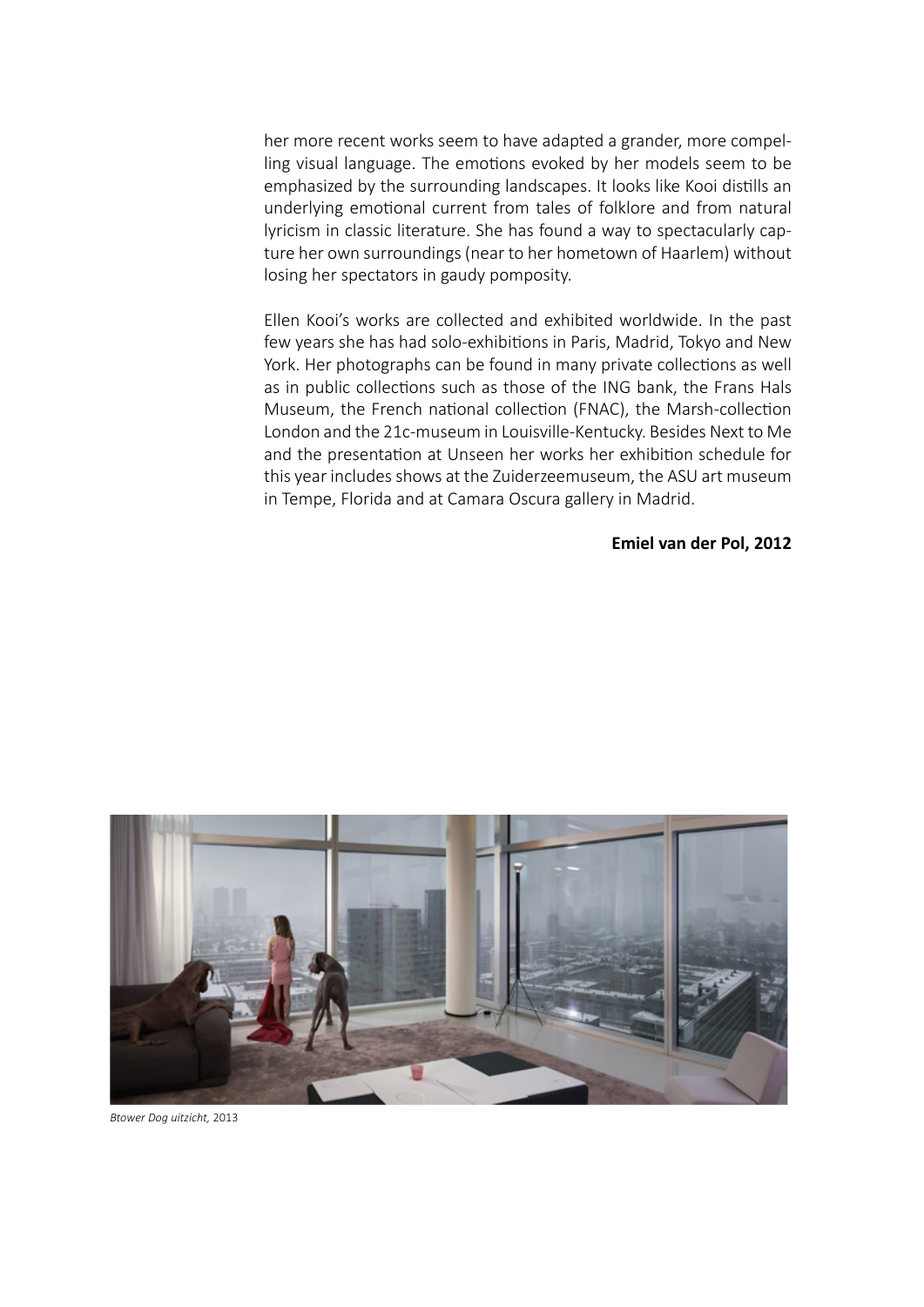

*Overveen - vogelmeer*, 2013, 85 x 175 cm



*Halfweg - bosrand, 2013*, 85 x 175 cm